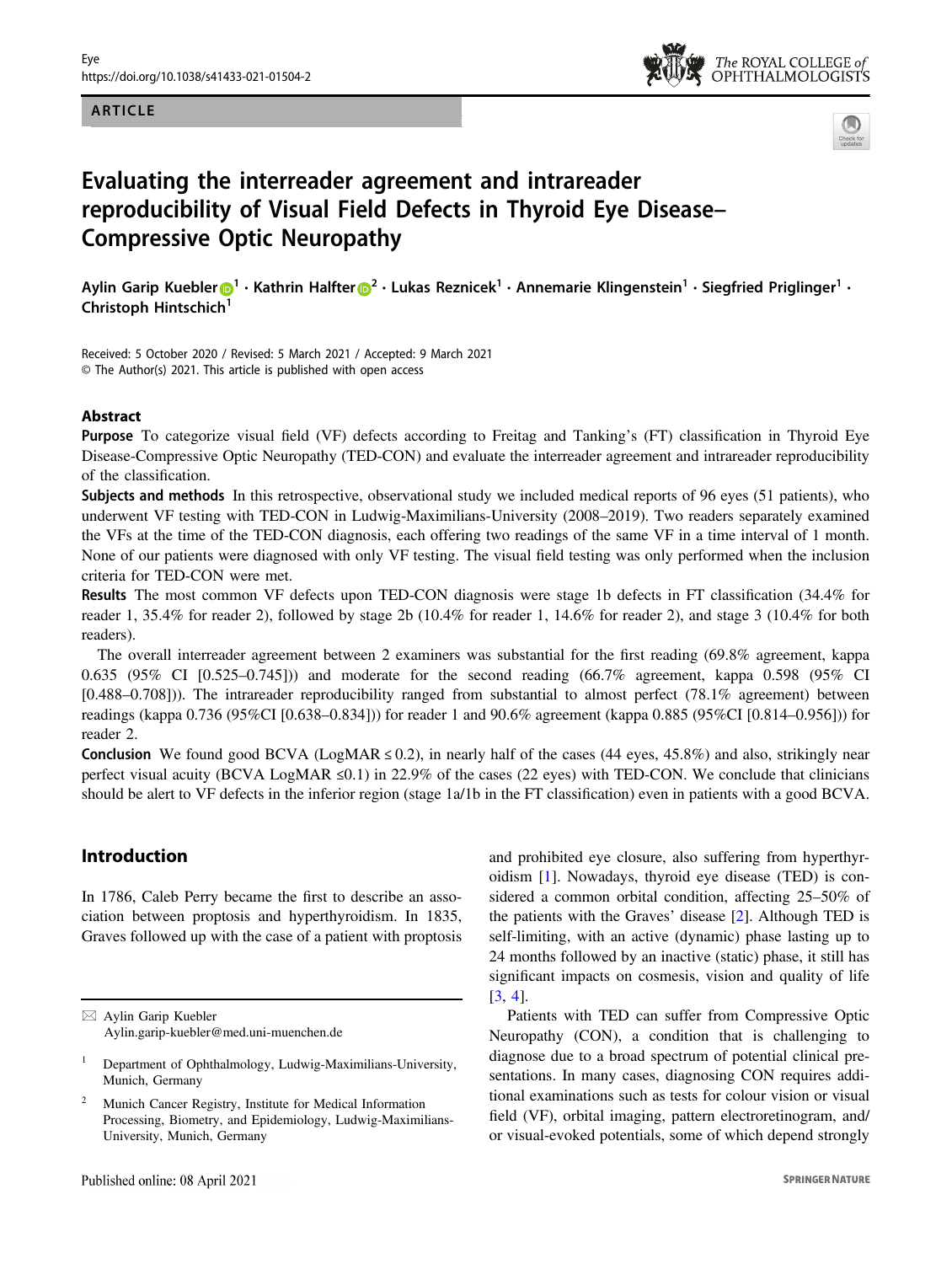on the patient's cooperation. Even with these examinations at hand, diagnosis can be difficult due to multifactorial causes underlying visual loss. Until recently, the lack of standardized diagnostic criteria has remained a major impediment to timely diagnosis and treatment of TED-CON.

A recent article by Freitag and Tanking (FT hereafter) makes an important contribution by offering the first classification scheme for the visual field (VF) defects in progressive TED-CON. This classification, if proven reliable, promises to help clinicians in not only detecting the early signs of VF changes, but also in categorizing the progression of the defects and monitoring their treatment [[5\]](#page-7-0).

Our article sets out to use the FT classification to categorize VF defects in 96 eyes diagnosed with TED-CON in Ludwig-Maximilians-University. By comparing categorizations produced by two independent examiners, as well as those produced by the same examiner over multiple readings, we offer the evaluation of interreader agreement and intrareader reproducibility of the FT classification.

# Methods

This observational, retrospective study was conducted in the Department of Ophthalmology, Ludwig-Maximilians-University, Munich, Germany. We obtained ethical approval from the Ethics Committee of the Ludwig-Maximilians-University, Munich, Germany. Our study adheres to the tenets of the Declaration of Helsinki. Our sample includes 51 patients and 96 eyes. Data were compiled and analysed using SPSS Version 25.0 (SPSS Inc, Chicago, IL, USA). We examined the medical charts of all patients with a definitive diagnosis of TED-CON who underwent VF testing in Ludwig-Maximilians-University, Department of Ophthalmology between 2008 and 2019. After collecting the data from the medical charts, we found 116 VFs with a diagnosis of TED-CON. Six VFs were excluded due to high fixation losses exceeding our threshold (malfixation defined as fixation losses  $\geq$ 33%). Two VFs from both eyes of one patient were also dropped due to the proliferative diabetic retinopathy documented in her medical records, which could affect the VF examination. Also, one eye of a patient with amblyopia and one eye of another patient with a history of retinal detachment were left out. We wanted to have robust data on the VFs and therefore excluded cases with other diseases which could affect the examination results.

Our study set out to apply and evaluate FT's classification for TED-CON patients [\[5](#page-7-0)]. We therefore relied on the same inclusion and exclusion criteria as the authors. All patients in our sample were ≥18 years age and referred to the Ludwig-Maximilians-University, Department of Ophthalmology for the treatment of TED-CON.

The diagnosis of CON was confirmed by one senior ophthalmic plastic consultant (CH). The diagnosis of TED-CON was based on the presence of at least one of the following clinical findings (i) a positive Swinging-Flash-Light-Test (SWFLT), (ii) optic disc oedema, (iii) worsening of best-corrected visual acuity (BCVA) in comparison to the prior visit ( $\geq 2$  lines), (iv) BCVA with pinhole being  $\leq 0.6$ (Decimal); but not due to corneal problems or other preexisting eye diseases, and/or (v) findings for apical crowding in orbital computerized tomography (CT). The diagnosis was then supported with further examinations (visual field testing, colour vision test by Arden). The method of color vision by Arden is described elsewhere [[6\]](#page-7-0).

All patients received a VF examination assessed with the Humphrey Field Analyzer (Carl Zeiss Meditec AG, Jena, Germany) using the Swedish Interactive Threshold Algorithm with 30-2 test pattern and a stimulus of Goldmann size III. The VF testing indicated all patients to have a BCVA with an adequate near correction. Our analysis relied only on the VF tests performed in our facility, which involved one examination completed on each patient/eye to confirm the diagnosis of TED-CON. Our clinic routinely performs additional examinations, such as colour vision by Arden and/or visual field test, to secure the diagnosis of the optic nerve compression.

Exclusion criteria were history of other causes underlying optic nerve pathologies, such as glaucoma, neurologic or vascular optic nerve diseases, corneal opacity, and other relevant eye diseases (e.g., retinal disorders, significant cataract, significant ptosis) documented in patients' medical records. Three eyes were excluded due to underlying retinal disease (two eyes with diabetic retinopathy, one eye with prior retinal surgery due to retinal detachment).

Similar to FT, we used only the reliable VF examinations in our analysis, where reliability was defined as <33% of fixation losses and <33% of false positive or negative responses [\[5](#page-7-0), [7](#page-7-0)]. The VF tests were judged by a glaucoma specialist (LR) as well as an ophthalmic plastic specialist (AGK) to determine if they indicated abnormality according the FT classification. The criteria for pathological VF included: (i) having a single point worse than the 0.5% pointwise probability level on the total, or pattern deviation probability plots, and (ii) three clustered points beyond normal limits ( $P < 0.05$ ) and ≥1 point worse than the 1% level on the total or pattern deviation plot [\[5](#page-7-0)]. We (LR and AGK) then categorized the pathological cases using the FT classification, which identifies ten parts and three stages to describe the severity of the VF defect. Importantly, each examiner applied the classification twice (randomizing the order) and independently from one another. Comparison of results from the same examiner, and across the two examiners, allowed us to assess intrareader reproducibility, and interreader agreement of the FT classification, respectively.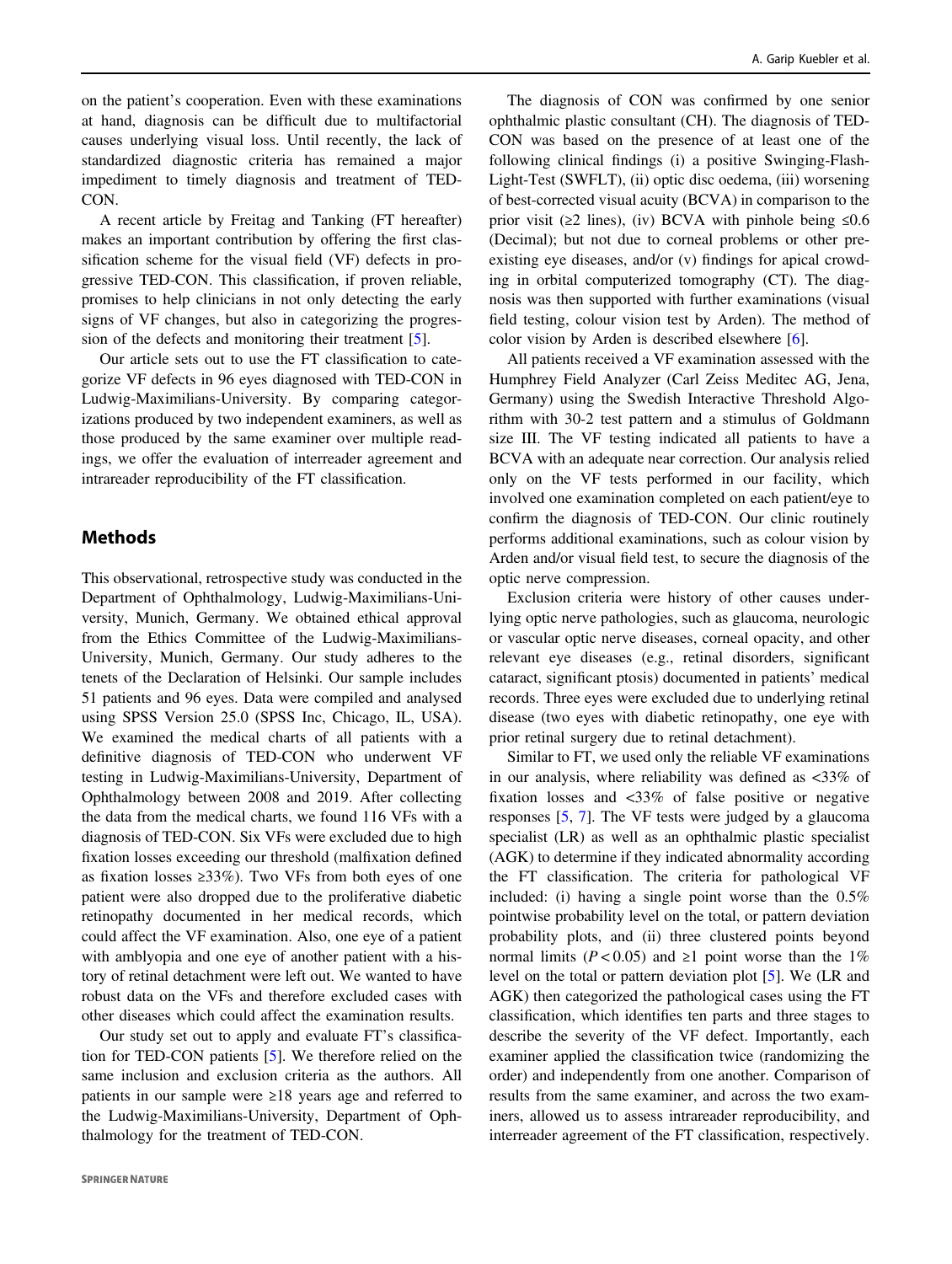Summary of the FT Classification [\[5](#page-7-0)] for VF defects in progressive TED-CON:

Stage 1 defects are the earliest changes seen in VF in TED-CON patients.

Stage 1a is described as a *small inferior paracentral* hemifield abnormality involving 1–4 consecutive points and having at least 1 point at  $\langle 0.5 \text{ or } \langle 1 \rangle$ .

Stage 1b is described as a *large inferior paracentral* hemifield defect including 5–29 consecutive points, not involving the entire inferior hemifield, with at least one point being <1%.

Stage 1c is described as an inferior altitudinal defect showing a severe VF loss on the entire inferior hemifield mostly respecting the horizontal midline, with 70% of the points having  $p < 0.5$  on pattern deviation plot.

Stage 2 defects can be described in 2 levels of severity and involves an altitudinal VF defect which crosses the horizontal midline and extends to the superior region.

Stage 2a is described as an *inferior altitudinal defect* with superior advancement involving the entire hemifield with a superior extension with 1–15 points crossing the horizontal midline nasally, temporally, or both.

Stage 2b is described as an *inferior altitudinal plus* superior arcuate defect involving the entire inferior hemifield with a superior extension above the horizontal line in an arcuate form.

Stage 3 involves total loss, defined as a widespread VF loss in 4 quadrants  $(MD > 20.00$  dB).

Stage X involves less common VF defects including the following patterns:

superior defect (VF defect in the superior hemifield), central/paracentral (VF defect predominantly at macular/perimacular region but not contiguous with the blind spot in  $15^{\circ}$  fixation),

enlarged blindspot (VF defect contiguous with the blindspot), and

scatter (diffuse VF loss in ≥3 quadrants, but also having minimum 1 point at  $\langle 2\% \rangle$  in  $\geq 2$  quadrants).

After compiling all the VF records of TED-CON patients according the inclusion criteria, we de-identified the hardcopy reports by blocking out the name and age of the patients, as well as the date of the examination. We randomly assigned each VF report (per eye) a number from 1 to 96. The two readers (LR and AGK) then classified the defects in the de-identified reports according to the ten categories of the FT classification summarized above [[5\]](#page-7-0).

The two readers (LR and AGK) never communicated with one another regarding the classification task. Comparing their categorization, therefore, gave us an indication of interreader reliability. In addition, each reader classified the VF records once again, at 4 weeks from the original categorization. At this time, the VF records were still deidentified, and also re-numbered to prevent the reader from relying on his or her recollection. Comparing the two readings within each reader allowed us to assess intrareader reproducibility.

## Statistical analysis

We used the Cohen's kappa statistic to measure the level of the interreader agreement between AGK and LR [\[7](#page-7-0)]. The statistic compares the level of agreement across measurements (so-called 'observed agreement') to the level of agreement to be expected by chance alone (known as 'expected agreement'). As an alternative, we also computed the proportion of agreements between observers within each category of VF. After calculating the kappa values for the interpretation of the agreement we relied on the publication of Viera et al., which was described as kappa value <0 less than chance agreement; 0.01–0.20 slight agreement; 0.21–0.40 fair agreement; 0.41–0.60 moderate agreement; 0.61–0.80 substantial agreement; 0.81–0.99 almost perfect agreement [[7\]](#page-7-0).

We used Student's  $t$  test to compare numerical variables between individual subgroups. We relied on Pearson's correlation coefficient to determine bivariate correlations of continuous variables. In all comparisons, we considered a two-sided  $p$  value of 0.05 or less to be statistically significant. We conducted all analyses with IBM SPSS Statistics version 25.

# **Results**

This retrospective, single-centre study includes 96 eyes of 51 patients. Thirty-five patients were female, 16 patients were male. Forty-five patients had a bilateral involvement and 6 patients had a unilateral involvement. The mean ± standard deviation (SD) age of the patients was  $58.3 \pm 10.3$ years (range 34–79 years at baseline). On average, fT3 was 2.97 (pmol/litre) (range 0.90–5.80), fT4 was 3.25 (pmol/ litre) (range 0.50–22.80), TSH was 3.40 mU/litre (range 0–34.00), TSH receptor autoantibodies (TSH-R) was 18.74 (IU/litre) (range 0.71–110.00). Twenty-one patients were euthyroid, 13 patients were hyperthyroid, and 5 patients were hypothyroid at the time of the first diagnosis. The mean intraocular pressure was 18.2 mmHG (range 12–32). The mean clinical activity score (CAS) was 5.6 (range 1–8).

The diplopia was graded subjectively according to the European Group on Graves' orbitopathy (EUGOGO) recommendations with a subjective diplopia score  $(0 = no$ diplopia;  $1 =$  intermittent, i.e. diplopia in primary position of gaze, when tired or when first awakening;  $2 =$  inconstant, i.e. diplopia at extremes of gaze;  $3 =$  constant, i.e.,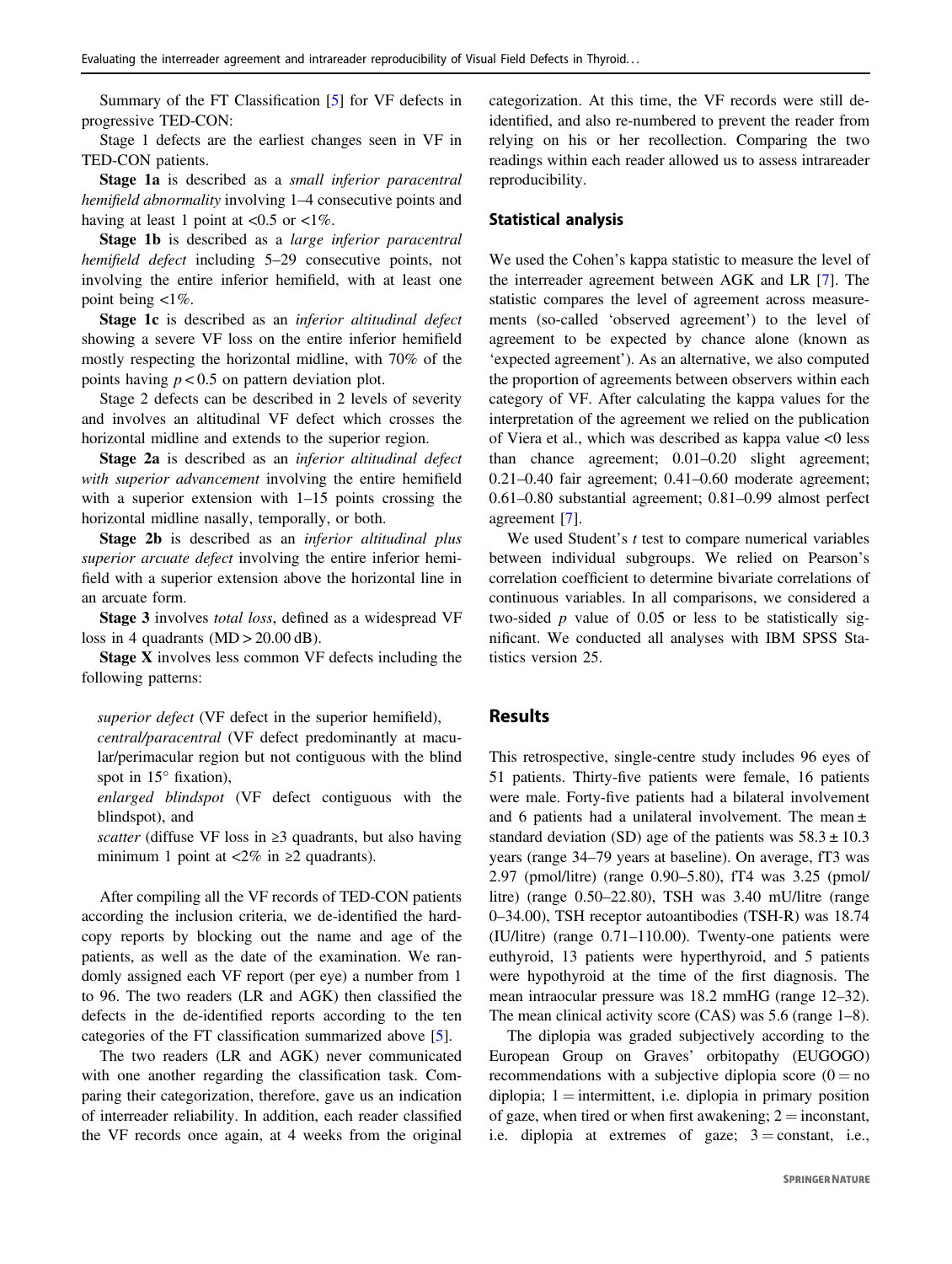Fig. 1 Frequency of the categories according to FT classification. The frequency of the ten categories in the Freitag–Tanking classification across the two readers (blue: AGK, green: LR) and two readings (darker shade: first round, lighter shade: second round) (color figure online).



continuous diplopia in primary or reading position) [\[8](#page-7-0)]. Eighteen patients had no diplopia, 12 patients had intermittent diplopia, 8 patients had inconstant (gaze-dependent) diplopia, and 11 patients had constant diplopia. Two patients had missing information on diplopia in their medical charts (that could not be recovered given the retrospective design of the study).

Two independent examiners (AGK and LR) reviewed all the VFs that met the inclusion criteria and classified each VF twice (with examinations at least a month apart, reports de-identified and re-numbered each time) into the 10 categories identified by the FT classification.

Figure 1 shows the frequency of the ten categories across the two readers (blue: AGK, green: LR) and across two readings (darker shade: first round, lighter shade: second round).

Reader 1's (LR) first reading (round 1) showed stage 1b to be the most common VF defect with 34.4% (34 eyes, 17 patients), followed by stage 2b and stage 3 defects both being 10.4% (both 10 eyes; 4 patients for stage 2b and 6 patients for stage 3), and superior defects with 9.4% (9 eyes, 7 patients) (Fig. 1).

Reader 2's (AGK) first reading (round 1) similarly found stage 1b to be the most common VF defect with 35.4% (34 eyes, 18 patients), followed by stage 2b with 14.6% (14 eyes, 6 patients), and with stage 2a and stage 3 (each accounting for 10.4%, 10 eyes, 5/6 patients) trailing closely behind.

#### Interreader agreement

The overall agreement between the two readers (1: LR, 2: AGK) was substantial (69.8% agreement, kappa 0.635 (95% CI [0.525–0.745])) for the first reading (round 1) and only slightly lower (66.7% agreement, kappa 0.598 (95% CI [0.488–0.708])) for the second reading (round 2).

The level of agreement varied across the different stages of the VF defects. At the first reading (round 1), the interreader agreement reached its highest level in stage 3 (100%), while remaining at substantial levels for stages 2a (60%), 2b (60%), and 1 (58.5%) as well as for superior defects (66.7%). The agreement was considerably lower for central/paracentral defects (33.3%), scatter defects (18.2%) and enlarged blind spot (12.5%).

At the second reading, the relative ordering of agreement with respect to stages of the VF defects changed little. The highest level of interreader agreement occurred for stage 3 (100%), followed by substantial agreement around stages 1 (64.2%), 1a (66.7%), 1b (64.3%), 1c (80%), stage 2a (50%), 2b  $(46.7\%)$ , and on superior defects  $(66.7\%)$ . The agreement on central/paracentral defects was higher compared to the first reading (50%), while that around scatter defects (27.3%) and enlarged blind spot (12.5%) remained similarly low.

The consistently perfect interreader agreement on stage 3 indicates that the FT classification has identified a particularly crisp definition of this particular category. Conversely, the recurring low levels of interreader agreement on scatter defects and enlarged blind spot suggest a relatively fuzzy definition of these stages in the FT classification.

#### Intrareader reproducibility

Intrareader reproducibility (based on comparisons of readings at least a month apart) was substantial for reader 1 (LR) (78.1% agreement, kappa 0.736 (95% CI [0.638–0.834]))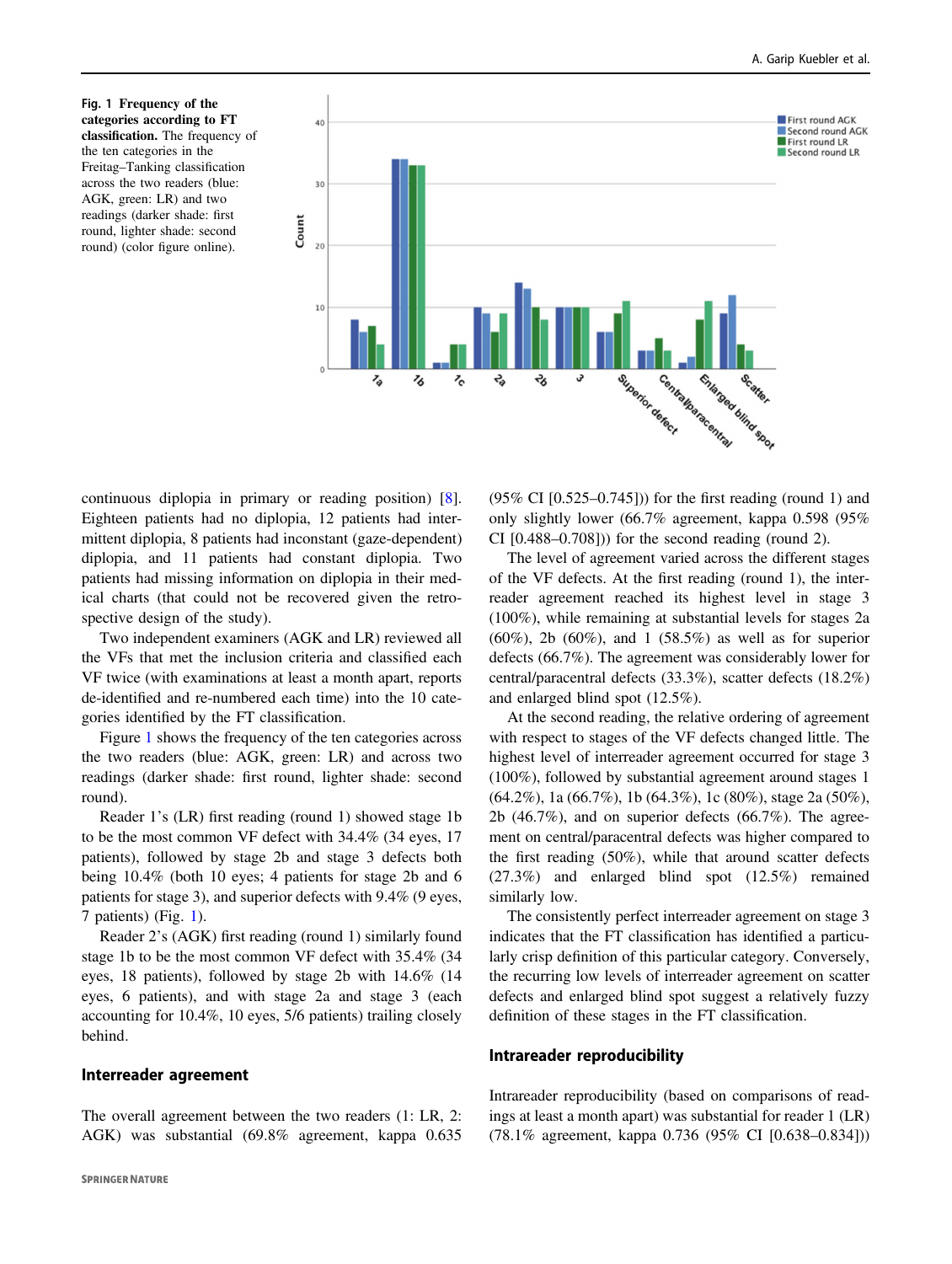

and near perfect for reader 2 (AGK) (90.6% agreement, kappa 0.885 (95% CI [0.814–0.956])).

## Mean deviation (MD) of the visual field

We computed the mean deviation (MD) for each category and for each reader during the first round of readings. (The results for the second round are similar and available upon request). Figure 2 shows box plots depicting the distribution of MD values across the stages and readers. The mean MD was lowest for stage 3 for both readers (AGK:  $-25.65$ , range [−32.9, −20.8] and LR: −25.65, range [−32.9, −20.8]). The mean MD was moderately low for both readers for stage 2a (AGK:  $-11.33$ , range  $[-15.9, -7.7]$ and LR: −13.27, range [−15.9, −7.7]) and stage 2b (AGK: −12.44, range [−19.2, −2.7] and LR: −13.46, range  $[-19.2, -8.2]$ ).

#### BCVA LogMAR

Finally, we computed BCVA for each stage of the FT classification and for each reader in order to see correlation of the stages of the VF defects to the BCVA. Figure [3](#page-5-0) shows box plots of the BCVA values by stage and reader. The results show the distribution of BCVA within each stage to be similar across the two readers for all stages except the scatter defects (subcategory of Stage X in FT) where the cases classified into this stage by reader 1 (LR) have a wider distribution of BCVA compared to those put into this stage by reader 2 (AGK).

Table [1](#page-6-0) shows a summary of the clinical findings of the patients.

# **Discussion**

Optic nerve compression in patients with TED is a rare complication, requiring urgent treatment and affecting 4–8% of patients with Graves orbitopathy (GO) [[8,](#page-7-0) [9\]](#page-7-0). Until recently, lack of standardized diagnostic criteria for TED-CON patients has delayed timely diagnosis and treatment, and presented a persistent challenge in daily clinical life, even for the most experienced oculoplastic surgeons.

Many publications to date have described characteristics of TED-CON patients. McKeag et al., for example, examined 47 patients with suspected CON to identify the clinical features of the condition. Of the patients that were eventually diagnosed with definitive or equivocal TED-CON, 71% showed VF defects, compared to 13% of the patients who ended up not having the condition. The authors also noted optic disc swelling, impaired colour vision and radiological evidence of apical optic nerve compression as clinical signs confirming the diagnosis [\[10](#page-7-0)].

Recent findings have challenged the use of certain clinical findings for diagnosing TED-CON. For example, changes in BCVA were once considered a key criterion to diagnose this condition, but today, we recognize the presence of TED-CON cases with a good BCVA. One particular study shows 76% of the cases with CON to have a BCVA of 20/40 or better [\[11](#page-7-0)].

As a result, today, there is a pressing need to identify the clinical features of TED-CON in order to diagnose it accurately and prior to the deterioration of visual acuity. This need is underlined by our study, which finds that 45.8% eyes (44 out of 96) with TED-CON diagnosis present a BCVA LogMAR ≤0.2. Put differently, nearly half of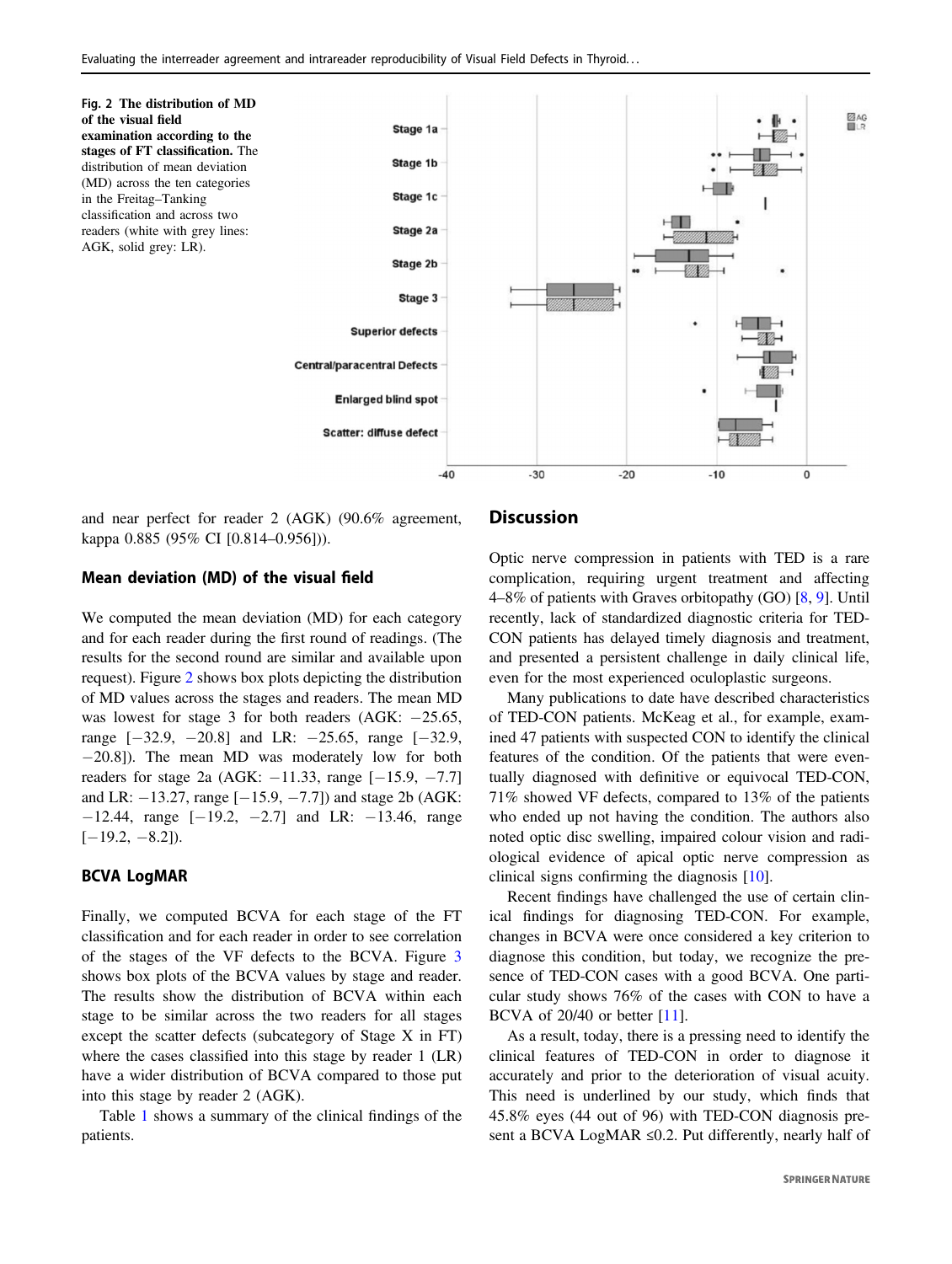<span id="page-5-0"></span>

the cases with the condition have a good BCVA. This pattern indicates the urgency of identifying criteria for detecting TED-CON in a timely manner and for preventing potential harm to visual acuity.

BCVA is not the only benchmark for diagnosing TED-CON. Indeed, researchers and clinicians have relied on other criteria, such as neuro-ophthalmological findings (e.g., RAPD and optic disc swelling). Due to the bilateral involvement of the TED-CON, however, the RAPD does not seem reliable. Indeed, this criterion is positive only in 45% of the diagnosed cases [[10](#page-7-0)]. Similarly, the frequency of the optic disc swelling varies from 20 to 56% in TED-CON cases, and thus, is far from allowing a definitive diagnosis [\[10](#page-7-0), [11](#page-7-0)].

Recent years have witnessed a number of important publications on the diagnosis, monitoring, and treatment of TED-CON [\[5](#page-7-0), [12,](#page-7-0) [13\]](#page-7-0). There has been a significant effort on the improvement of the diagnostic findings in TED-CON patients pointing out the importance of the additional diagnostic features such as changes in colour vision and VF, even in subclinical cases [[5,](#page-7-0) [14\]](#page-8-0). FT's work, in particular, has made a key contribution with its classification of VF defects in describing the progression of the disease. This work offers two important advantages in daily clinical life. First, the classification alerts us to the very first changes in the inferior part of the VF, which can be an early sign of the optic nerve compression that is not reflected in BCVA. Second, the classification allows us to understand and categorize the progression of the disease in a standardized way.

In this study, our goal was to apply the FT classification to VF examinations from 51 patients (96 eyes) at the time of TED-CON diagnosis. We also wanted to evaluate this classification in terms of its reliability across examiners, and its reproducibility by the same examiner at different times. To that end, we de-identified patient records, randomized their ordering, and asked two examiners to classify VF defects independently. After a month of this initial reading, we re-numbered patient records (while still keeping them anonymous) and asked each reader to re-do the classification. By analysing the resulting data, we assessed both interreader agreement, and intrareader reproducibility of this important classification scheme for TED-CON.

We found that a wide distribution of our patients (eyes) across the ten stages of VF defects identified in the FT classification. The most frequent VF defects at the time of the diagnosis involved, what FT call, stage 1b (large inferior paracentral hemifield defect). These defects accounted for 34.4% of the eyes in reader 1's classification, and 35.4% of the eyes in reader 2's classification. The second most frequent defects were stage 2b (inferior altitudinal plus superior arcuate defect), making up 10.4% of cases for reader 1 and 14.6% cases for reader 2. The third most frequent defects belonged to stage 3 (total loss), including 10.4% cases for both readers.

We concluded that the FT classification is easy to understand and apply in daily clinical life. Similar to FT, we observed in our data the inferior defects to be the most common ones in TED-CON patients, and thus, confirmed the precision of the classification for detection this particular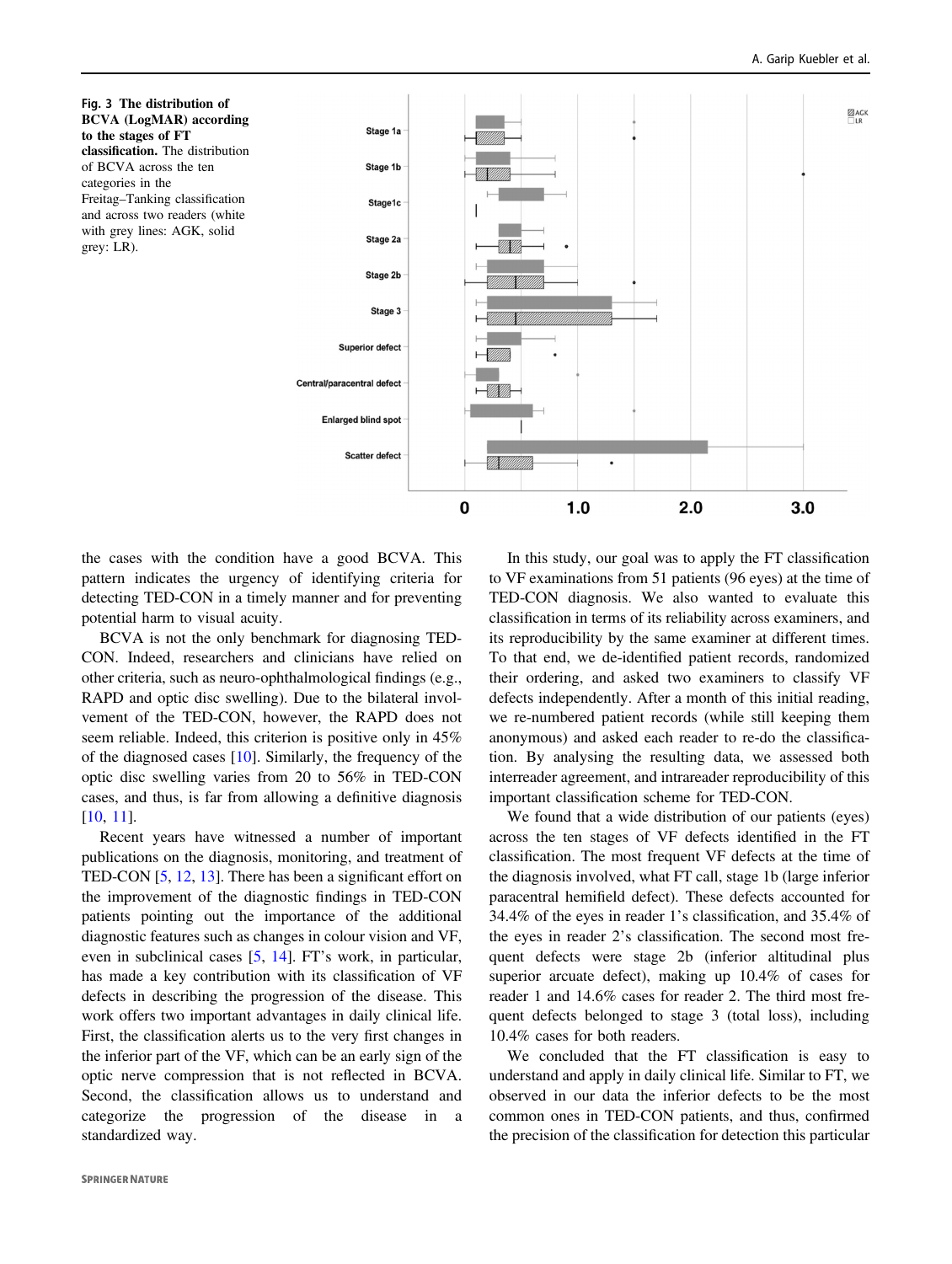<span id="page-6-0"></span>Table 1 Demographic and clinical data of the patients with TED-CON.

| Characteristic                      | $N$ (%)/Mean (range)                |
|-------------------------------------|-------------------------------------|
| All                                 | 51 patients (96 eyes)               |
| Patient demographic data            |                                     |
| Age                                 | $58.3 \pm 10.3$ years (range 34–79) |
| <b>Sex</b>                          |                                     |
| Male                                | 16 (31.4%)                          |
| Female                              | 35 (68.6%)                          |
| Smoking history                     |                                     |
| Current                             | 23 (45.1%)                          |
| Ex-smoker                           | 8(15.7%)                            |
| None                                | $17(33.3\%)$                        |
| Missing                             | $3(5.9\%)$                          |
| TSH-R                               | $18.7(0.7-110.0)$                   |
| TSH (µU/mL)                         | $3.4(0-34.0)$                       |
| Clinical data for all included eyes |                                     |
| <b>BCVA</b> (LogMAR)                | 0.42 LogMAR                         |
| CAS                                 | 5.6 (range: 1-8)                    |
| Intraocular pressure (mmHG)         | 18.2 mmHG (range:12-32)             |
| Hertel Exopthalmometer (mm)         | 22.1 (range: 14–28)                 |
| <b>RAPD</b>                         |                                     |
| Negative                            | 77 (80.2%)                          |
| Positive                            | 17(17.7%)                           |
| Missing                             | $2(2.1\%)$                          |
| Optic disc oedema                   |                                     |
| Yes                                 | 22 (22.9%)                          |
| No                                  | 69 (71.9%)                          |
| Missing                             | $5(5.2\%)$                          |
| Protan                              |                                     |
| Normal                              | 28 eyes (29.2%)                     |
| Pathological                        | 55 eyes (57.3%)                     |
| Missing                             | 13 eyes (13.5%)                     |
| Tritan                              |                                     |
| Normal                              | 1 eye $(1%)$                        |
| Pathological                        | 82 eyes (85.4%)                     |
| Missing                             | 13 (13.5%)                          |

TSH-R TSH receptor autoantibodies, TSH Thyroid-stimulating hormone, BCVA Best-corrected visual acuity, CAS Clinical activity score, RAPD Relative afferent pupillary defect

pathology. And, although we did not have a longitudinal design like FT, the fact that we observed similar frequencies of defects with observations at a single point in time underlines the usefulness of the classification even with limited data.

Comparing independent categorizations of two readers, we found out that the classification is most fuzzy when it comes to describing defects of the enlarged blind spot. This is where the greatest discrepancy in our categorizations occurred. We observed similar uncertainty in other defects subsumed under FT's Stage X (central/paracentral, enlarged blind spot, or scatter). Our interreader agreement remained in the 12.5–50% range for this category, while it was around or over 60% for the other categories.

A main advantage of the FT classification—its ease of use—became evident in our assessment of intrareader reproducibility. The agreement between the readings at two time points was near perfect for one reader (90.6% agreement, kappa 0.885 (95% CI [0.814–0.956])) and only slightly lower for the other reader (78.1% agreement, kappa 0.736 95% CI [0.638–0.834]).

The FT classification of the VF abnormalities in TED-CON patients is a useful, easy-to-use and easy-to-learn method with a near-perfect intraobserver reproducibility and substantial interreader agreement. This classification is especially precise in identifying defects in the inferior region of the VF, ensuring substantial interreader agreement in our case (58.5–100%). It is worth noting that the classification lead to perfect interreader agreement for stage 3 defects (where the MD value suggested a cut-off >20 dB).

The COVID-19 pandemic has imposed binding constraints on our diagnostic resources and highlighted the importance of alternative methods for detecting hard-todiagnose conditions, such as TED-CON. We point out two alternative strategies for detecting TED-CON (other than the tests we have considered in this study). The first strategy is based on Neigel et al.'s [\[9](#page-7-0)] work, which identified the greying of vision (or desaturation of colours) as a chief symptom in TED-CON patients. But, crucially, patients mentioned this symptom only when directly asked about it. Therefore, when faced with restrictions on diagnostic tools available to them, clinicians can simply ask their patients about this particular symptom when they suspect TED-CON as a possible condition. The second strategy for diagnosing TED-CON, one that would shorten the examination time and provide a more objective measure, is to use optical coherence tomography (OCT) imaging. Zhang et al. [\[15](#page-8-0)], for example, detected a decrease in vessel density in the peripapillary area in TED-CON patients with optical coherence angiography. Similarly, Park et al. [\[16](#page-8-0)] found significant difference in inferior peripapillary retinal nerve fibre layer between acute and chronic TED-CON patients, as well as between TED-CON patients and a control group, using OCT  $[16]$  $[16]$ . These findings suggest the potential of imaging tools for detecting TED-CON, but more future work is needed to fully evaluate the usefulness of these alternative tools. We do not feel VF screening of all TED patients for TED-CON is realistic, particularly in the post COVID healthcare landscape. We recommend VF testing only patients with suspected TED-CON to confirm the diagnosis and to monitor for progression.

It is worth emphasizing that BCVA would not have been a good predictor of TED-CON in our data. We had 44 eyes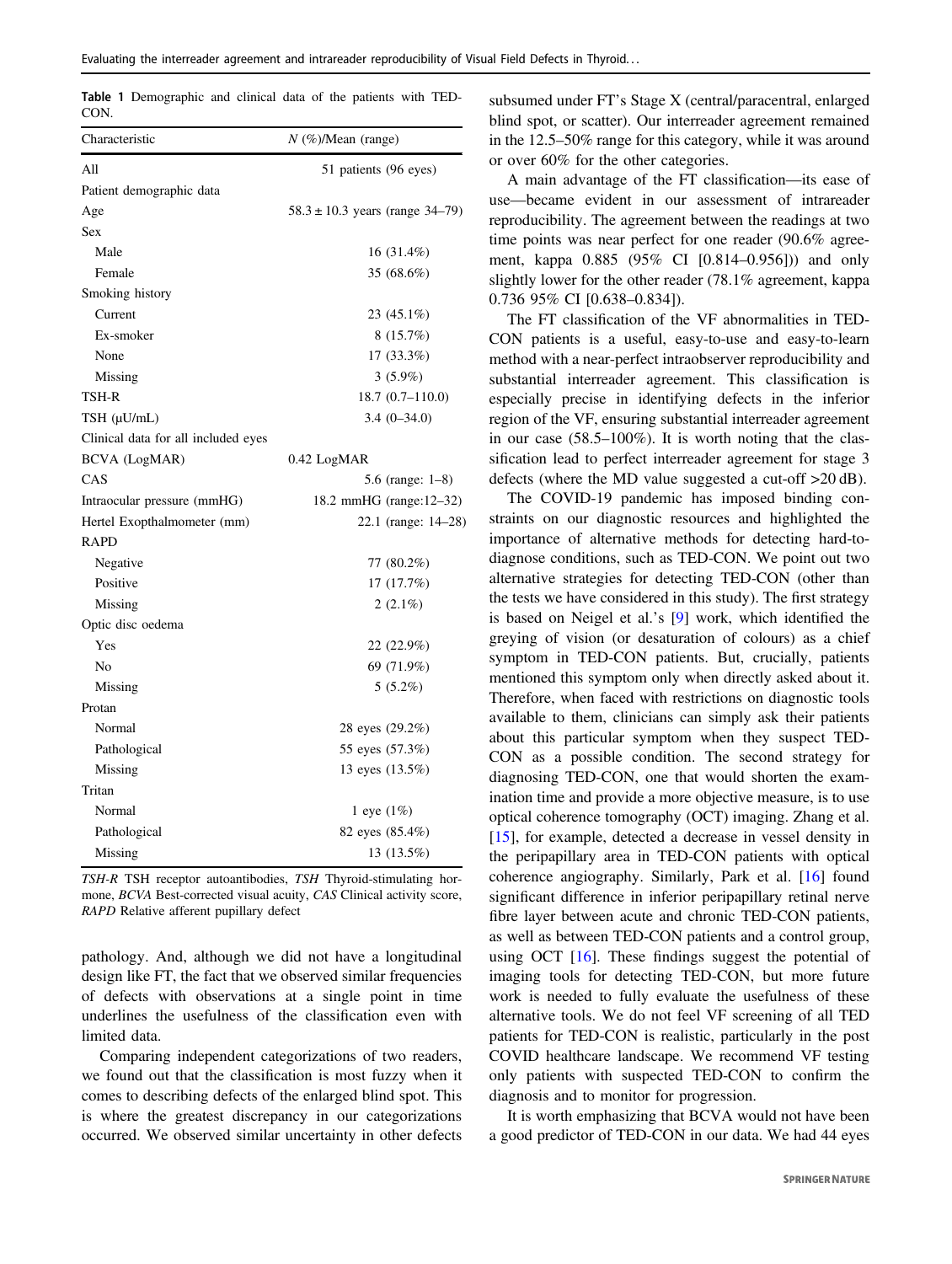<span id="page-7-0"></span> $(45.8\%)$  with a BCVA LogMAR  $\leq 0.2$ , that is, half of cases had a good VA. Even more striking is the fact that about a fourth of our cases (22 eyes) had a BCVA LogMAR  $\leq 0.1$ , indicating minimal-to-no worsening in BCVA. This pattern points to the need for performing other tests, such as VF examination, in suspected TED-CON patients as soon as possible. Similar to FT, our findings show the most frequent VF defect in TED-CON patients to be stage 1b defects. Therefore, clinicians should remain alert to small defects in inferior region (stage 1a/1b) of the VF examination, which might indicate potential TED-CON, even in patients with minimal-to-no worsening of the BCVA.

## Summary

## What was known before

- According to the latest publication of Freitag and Tanking on visual field (VF) defects of the patients with Thyroid Eye Disease-Compressive Optic Neuropathy (TED-CON), the VF defects are most often in the inferior region of the VF.
- The new classification system allows us to understand and categorise the progression of the TED-CON disease in a standardised way.

#### What this study adds

- The FT classification of the VF abnormalities in TED-CON patients is a useful, easy-to-use and easy-to-learn method with substantial interreader agreement and nearperfect to substantial intraobserver reproducibility.
- In addition to evaluating the classification, we considered the relationship between VF defects and bestcorrected visual acuity (BCVA) in our patients. We found good visual acuity indicated by BCVA LogMAR ≤0.2, in nearly half of the cases (44 eyes, 45.8%). More strikingly, we observed near perfect visual acuity (BCVA LogMAR  $\leq 0.1$ ) in about a quarter of the cases (22 eyes, 22.9%) with TED-CON diagnosis.
- Clinicians should be alert to VF defects in the inferior region (stage 1a/1b in the FT classification) even in patients showing minimal-to-no worsening of the BCVA.

Author contributions All the authors listed above contributed in this project on the design of the work, analysis, interpreting the data, drafting, and revising the manuscript.

Funding Open Access funding enabled and organized by Projekt DEAL.

#### Compliance with ethical standards

Conflict of interest The authors declare no competing interests.

Publisher's note Springer Nature remains neutral with regard to jurisdictional claims in published maps and institutional affiliations.

Open Access This article is licensed under a Creative Commons Attribution 4.0 International License, which permits use, sharing, adaptation, distribution and reproduction in any medium or format, as long as you give appropriate credit to the original author(s) and the source, provide a link to the Creative Commons license, and indicate if changes were made. The images or other third party material in this article are included in the article's Creative Commons license, unless indicated otherwise in a credit line to the material. If material is not included in the article's Creative Commons license and your intended use is not permitted by statutory regulation or exceeds the permitted use, you will need to obtain permission directly from the copyright holder. To view a copy of this license, visit [http://creativecommons.](http://creativecommons.org/licenses/by/4.0/) [org/licenses/by/4.0/](http://creativecommons.org/licenses/by/4.0/).

## References

- 1. Scott IU, Siatkowski MR. Thyroid eye disease. Semin Ophthalmol. 1999;14:52–61.
- 2. Victores AJ, Takashima M. Thyroid eye disease: optic neuropathy and orbital decompression. Int Ophthalmol Clin. 2016; 56:69–79.
- 3. Verity DH, Rose GE. Acute thyroid eye disease (TED): principles of medical and surgical management. Eye. 2013;27:308–19.
- 4. Dolman PJ. Grading severity and activity in thyroid eye disease. Ophthalmic Plast Reconstr Surg. 2018;34:S34–S40.
- 5. Freitag SK, Tanking T. A nomenclature to describe the sequence of visual field defects in progressive thyroid eye diseasecompressive optic neuropathy (An American Ophthalmological Society Thesis). Am J Ophthalmol. 2020;213:293–305.
- 6. Keltner JL, Johnson CA, Cello KE, Edwards MA, Bandermann SE, Kass MA, et al. Classification of visual field abnormalities in the ocular hypertension treatment study. Arch Ophthalmol. 2003;121:643–50.
- 7. Viera AJ, Garrett JM. Understanding interobserver agreement: the kappa statistic. Fam Med. 2005;37:360–3.
- 8. Bartley GB. The epidemiologic characteristics and clinical course of ophthalmopathy associated with autoimmune thyroid disease in Olmsted County, Minnesota. Trans Am Ophthalmol Soc. 1994; 92:477–588.
- 9. Neigel JM, Rootman J, Belkin RI, Nugent RA, Drance SM, Beattie CW, et al. Dysthyroid optic neuropathy. The crowded orbital apex syndrome. Ophthalmology. 1988;95: 1515–21.
- 10. McKeag D, Lane C, Lazarus JH, Baldeschi L, Boboridis K, Dickinson AJ, et al. Clinical features of dysthyroid optic neuropathy: a European Group on Graves' Orbitopathy (EUGOGO) survey. Br J Ophthalmol. 2007;91:455–8.
- 11. Dickinson AJ, Perros P. Controversies in the clinical evaluation of active thyroid-associated orbitopathy: use of a detailed protocol with comparative photographs for objective assessment. Clin Endocrinol. 2001;55:283–303.
- 12. Choi CJ, Oropesa S, Callahan AB, Glass LR, Teo L, Cestari DM, et al. Patterns of visual field changes in thyroid eye disease. Orbit. 2017;36:201–7.
- 13. Kuebler AG, Wiecha C, Reznicek L, Klingenstein A, Priglinger S, et al. Evaluation of medical and surgical decompression in